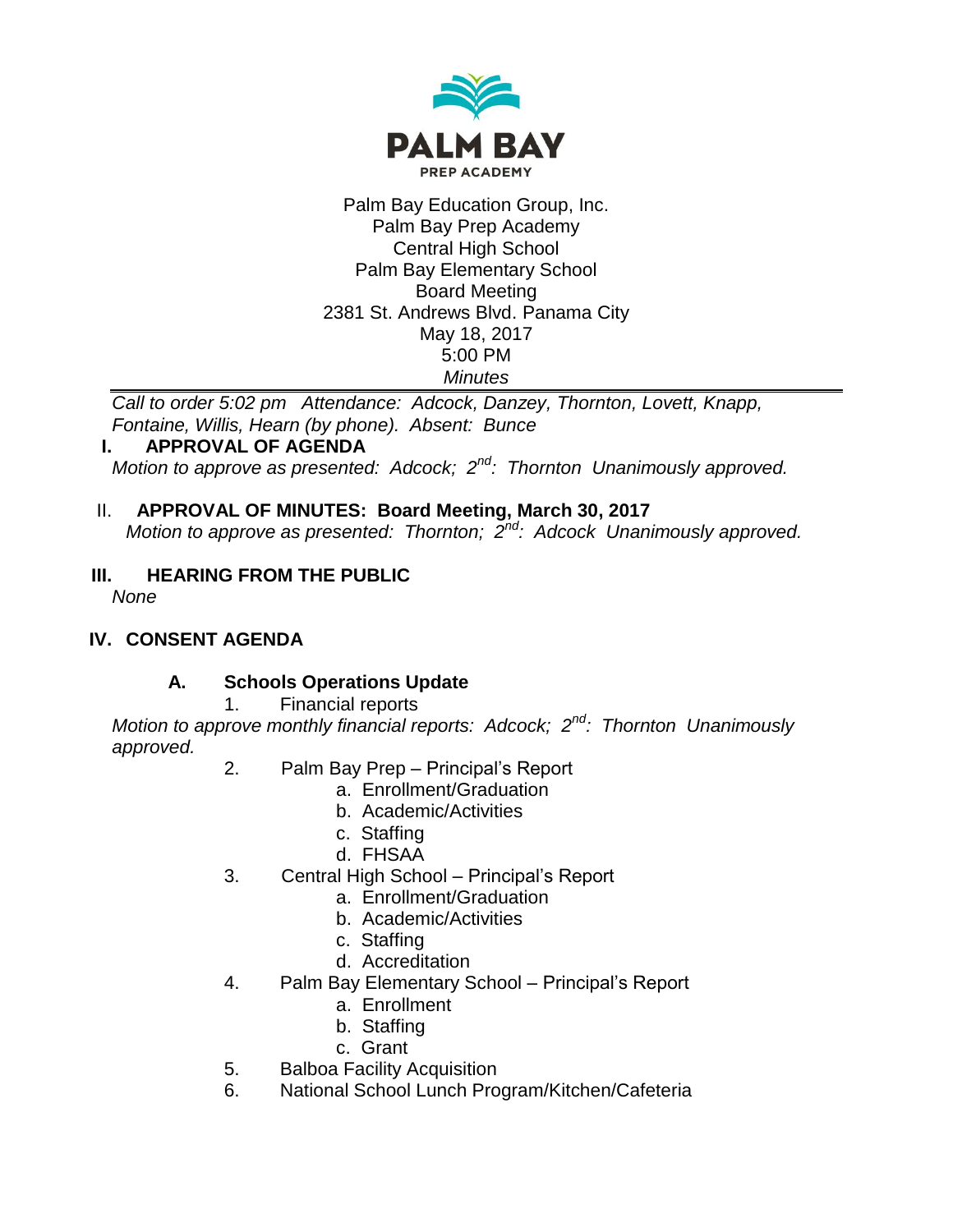

*All items reviewed and discussed.*

### **V. ACTION ITEMS**

#### **A. School Recognition Funds Plan 16-17**

**a. Palm Bay Prep Academy**

#### **b. Central High School**

*Motion to approve the School Recognition Funds Plans for Palm Bay Prep Academy and Central High School: Adcock; 2nd: Thornton Unanimously approved.*

#### **B. Resolution and Agreement for Palm Bay Elementary School to join the Florida Retirement System**

*Motion to approve the Resolution and Agreement for Palm Bay Elementary School to join FRS: Thornton; 2nd: Adcock Unanimously approved.*

#### **C. Engagement Letters for Annual Audit**

- **a. Palm Bay Prep Academy**
- **b. Central High School**

*Motion to approve audit engagement letters for Palm Bay Prep Academy and Central High School: Adcock; 2nd: Thornton Unanimously approved.*

#### **D. Purchase of Playground Equipment, Technology and Infrastructure, Kitchen Equipment**

*Motion to approve purchase contract with North Bay Haven with deletion of paragraph 6 on page 2 and other changes as identified by the board's attorney: Adcock; 2nd: Thornton Unanimously approved.*

### **E. Central High School Facility**

*Motion to approve the lease contingent upon negotiations; providing final lease to board members and the board members having no objections: Adcock; 2nd: Thornton Unanimously approved.*

#### **VI. INFORMATION ITEMS**

- **Next Meeting: June 22, 2017 at 5:00 pm**
- **Palm Bay Prep Graduation – Tuesday, May 23 at 7:00 pm**
- **Last Day of School – Friday, June 2**
- **Central High Graduation – Tuesday, June 20**
- **Closing on Property – June 30**